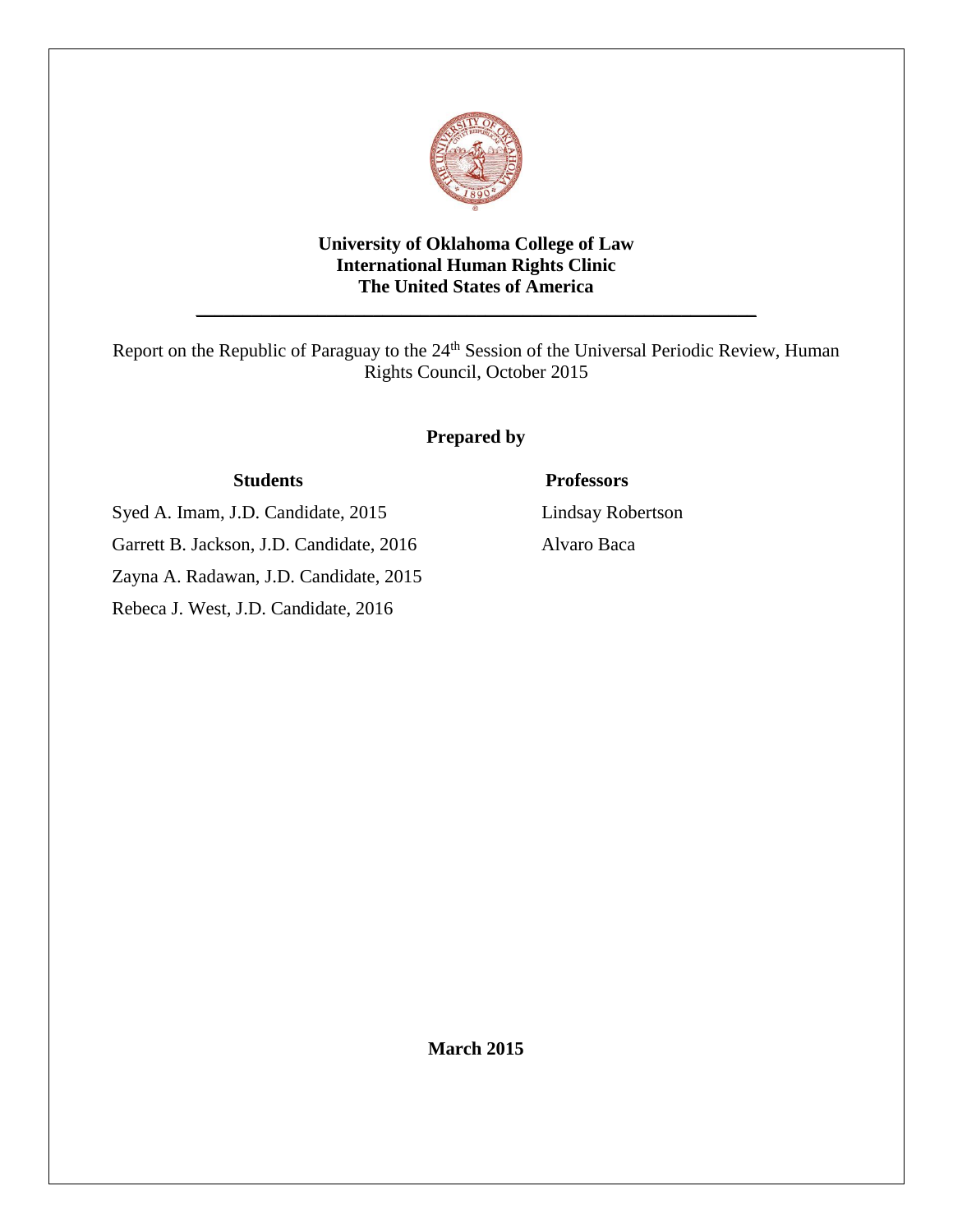**Executive Summary.** The International Human Rights Clinic of the University of Oklahoma College of Law (IHRC-OU) (United States of America) submits the following report on the Republic of Paraguay to the 24<sup>th</sup> Session of the Universal Periodic Review, Human Rights Council. This report and attached annex concerns indigenous peoples of Paraguay and how Paraguay has implemented the recommendations received during its first review. Specifically, the report focuses on the selected areas of (1) Education; (II) Food and Agriculture; (III) Healthcare; and (IV) Land security. The purpose of this report is to provide a balanced view of indigenous concerns in Paraguay and recommend measures to address these concerns. The IHRC-OU notes the commitment expressed by Paraguay to continue to develop and improve the rights of ingenious peoples. The IHRC-OU would like to thank the government authorities and non-profit organizations committed to indigenous rights for the support and cooperation for the realization of this report.

**I. Education. Normative and Institutional Frameworks: International Obligations**: In 2010, the Special Rapporteur on the right to education recommended inter alia, that the Government of Paraguay should: Improve the quality of education in order to meet the objectives contained in article 29, paragraph 1, of the Convention on the Rights of the Child. To date, the government has not yet sufficiently implemented this recommendation. The education in the indigenous community Sawhoyamaxa is of very poor quality. When the children are taught, school is held under trees and the community lacks the proper teachers and materials.

**Domestic Undertakings**: In the 2011 Working Group Report, Paraguay supported the following recommendations: (i) Continue implementing programmes and measures to improve the enjoyment of the right to education and the right to health, including for the indigenous peoples; (ii) Take on board the concerns expressed in connection with the implementation of the right to education for all citizens; (iii) Step up efforts to improve the literacy rate among the indigenous communities and the people who live in rural areas; (iv) Continue with its literacy efforts, access to bilingual education and the promotion and protection of the Guarani language, in all its territory; (v) Accord special attention, within its public policy on teaching, to the education of indigenous persons and children living in poverty; (vi) Pursue appropriate, efficient policies to address the access of its indigenous population to employment, medial services, education and housing. To date, Paraguay has not shown much progress with regards to the education recommendations they supported.

**Human Rights on the Ground:** The poor conditions and the isolated locations in which indigenous children live contribute to the education deficiency among the indigenous populations. Transportation to and from the cities' public schools is very difficult. Further, the lack of supplies and curriculum makes schooling in the indigenous communities extremely challenging. Even when supplies are provided by the government, the materials are not always in the communities' language. Nine percent of indigenous students have no materials in the official language and 70% find the provision inadequate. Ninety-one percent of indigenous people have no materials in other languages and 9% find access to such materials inadequate. Only 30% of the approximate 900 teachers working in indigenous schools have completed basic education. Only 25% of the indigenous schools have electricity and only 5% have mains water supplied from a public or private grid: most obtain water from village wells or cisterns. Only 7% have toilets with septic tanks, while 49% have latrines. Additionally, the indigenous people would like to maintain some control over what their children are taught. They also would like their own leaders in the public schools. The average period of education of the indigenous peoples is three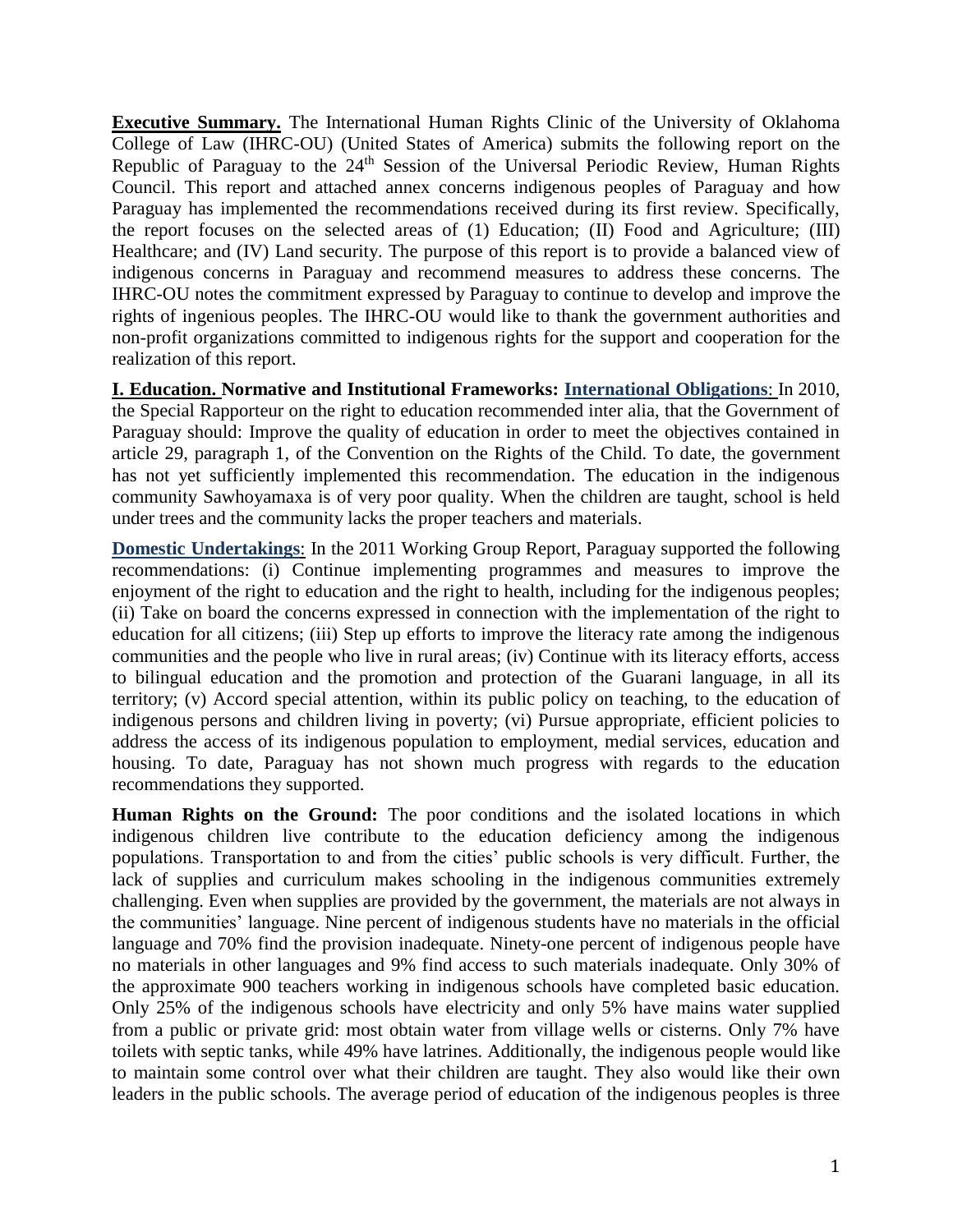years while the general population is eight years, with a 40% illiteracy rate among indigenous peoples. With regards to continued education, only 1 percent of higher education scholarships were awarded to indigenous students, whereas indigenous people accounted for 15 percent of the population.

# **Recommendations:**

- Take measures to increase accessibility to education for students in indigenous communities.
- Invest in building and renovating current schools for the indigenous population.
- Ensure adequate supplies, curriculum, and teachers are provided, in a language they can understand, to the indigenous population.
- Invest in programs to incentivize qualified educators to return to the indigenous communities to teach at primary schools.
- Take measures, with the full participation of indigenous communities, to reach a compromise allowing the indigenous communities some autonomy over the education of their children.

**II. Food and Agriculture. Normative and Institutional Frameworks: International Obligations:** In the 2011 UPR Working Group Report, Paraguay supported the following recommendations: (i) Ratify the Optional Protocol to the International Covenant on Economic, Social, and Cultural Rights; (ii) Intensify its efforts regarding the fight against poverty with the aim of achieving the pertinent objectives of the Millennium Development Goals. To date, unfortunately Paraguay still has not ratified the aforementioned Optional Protocol.

**Domestic Undertakings:** In the 2011 UPR Working Group Report, Paraguay supported the following recommendations: (i) Continue with the design and implementation of programmes fighting poverty and extreme poverty with a human rights approach to overcome structural inequality; (ii) Strengthen policy that would protect, promote and facilitate the implementation of the right to food, especially for the population who live below poverty line; (iii) Continue promoting programmes protecting the right to food, through sustainable agriculture that preserve the eco-system; (iv) Step up programmes against extreme poverty and improve the quality of life of the population; (v) Develop an action plan to address disparities in socio-economic indicators between persons belonging to indigenous communities and non-indigenous communities; (vi) Take the necessary measures to eliminate the socio-economic disparities affecting indigenous populations. To date, Paraguay has made some progress towards implementing these regulations through various ventures.

**Human Rights on the Ground:** The high poverty rate in Paraguay is a pervasive problem as approximately twenty-four percent of the country's population lives in poverty. For extreme poverty, the rate of indigenous peoples is sixty-three percent, six times greater than the rate for the general population. Although poverty affects both rural and urban populations, it is deeper and more severe in rural areas. Poverty affects a person's ability to afford basic living needs, such as securing proper nutrition. This shortfall can only be met with a continuous access to an adequate food supply. The poor conditions in which indigenous peoples live, in particular to their food supply scarcity, is largely a product of Paraguayan economic development. Paraguay is modestly implementing programs to combat food access disparities by providing Indigenous communities with small-scale agriculture training and food growth supplies. Inadequate government funding, lack of secured Indigenous property rights, and massive ecosystem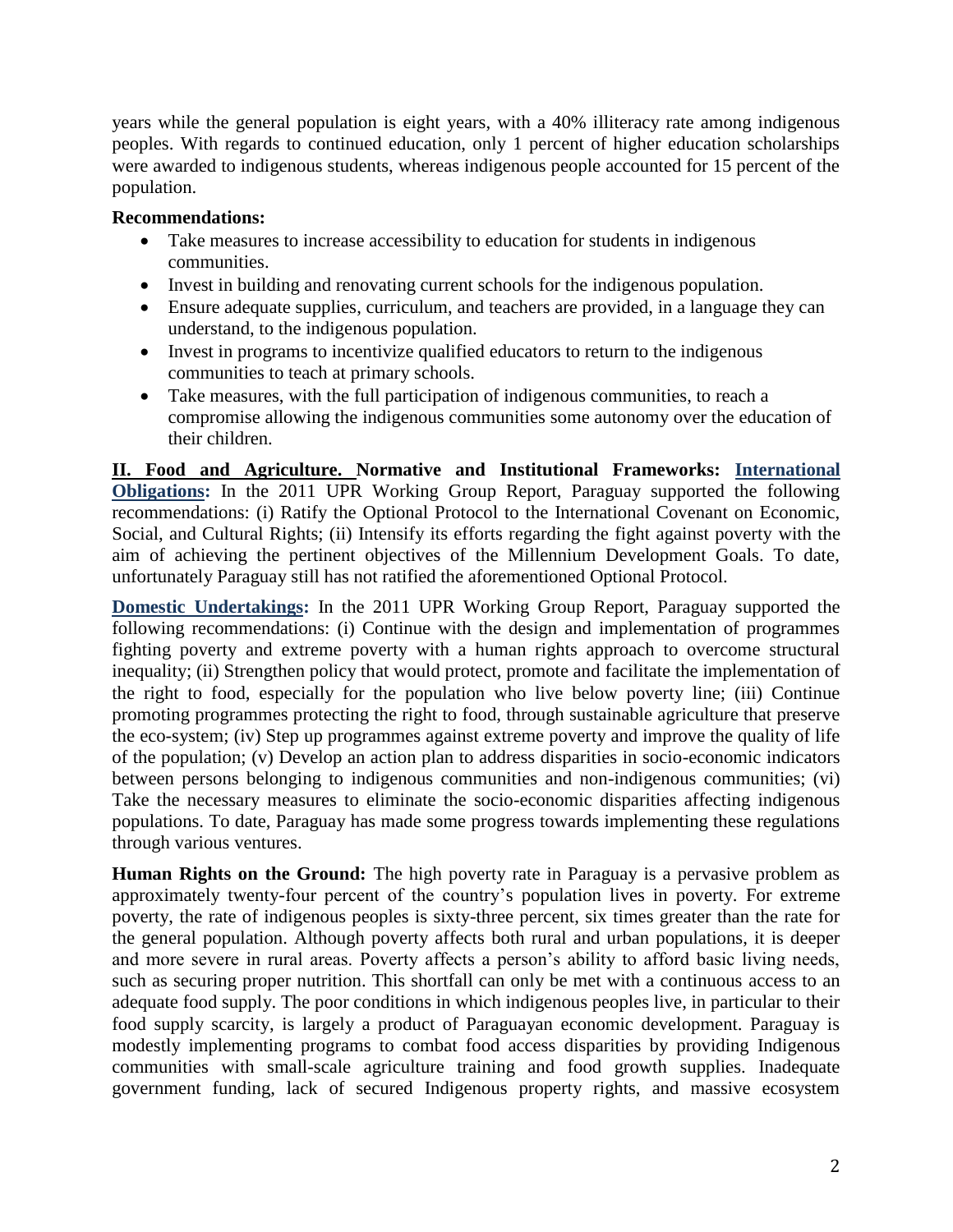destruction have been curtailing these efforts. The need to resolve these obstacles is imperative to securing a safe, adequate, and continuous food supply for Indigenous peoples, in spite of positive and affirming policy measures.

### **Recommendations:**

- Take concrete steps toward ratifying the Optional Protocol to the International Covenant on Economic, Social, and Cultural Rights.
- Ensure a clear and convincing policy at the highest level to protect, promote, and facilitate implementation of the right to food in Indigenous communities.
- Continue efforts to secure and recognize Indigenous land titles to ensure that agricultural ecosystems are not lost at the expense of expanding domestic economic development.
- Ensure funding of programs focusing on agricultural subsistence of Indigenous communities to improve the nutritional security and socioeconomic status of these areas.
- Undertake all necessary measures to implement the PRONAPI policy objectives
- Implement a culturally-sensitive business development component into current agricultural outreach programs to encourage entrepreneurial efforts of Indigenous farmers and provide skills necessary for economic prosperity.

**III. Healthcare. Normative and Institutional Frameworks: International Obligations**: In the 2011 UPR Working Group Report, Paraguay supported the following recommendation: (i) Implement all provisions in the Convention on the Rights of Persons with Disabilities. In 2013 the CCPR Committee, stated in its concluding observations its concern about the continuing high rates of teenage pregnancies and maternal mortality, and recommended that the State should ensure that reproductive health services are accessible to all women and girls in every region of the country. Despite the Paraguayan government's support for implementing all provisions of the Convention on the Rights of Persons with Disabilities (CRPD), no substantial effort has been put forth in order to reach these goals. There are direct provisions in the CRPD, which call for equality and non discrimination. Although these provisions in this context apply directly to those with disabilities, these violations still affect indigenous peoples with disabilities. Indigenous communities contain many members who are both elderly and disabled. The lack of access to healthcare hampering the indigenous peoples is a direct violation of certain provisions of the CRPD, and the Paraguayan government has not done enough to address these issues.

**Domestic Undertakings**: In the 2011 UPR Working Group Report, Paraguay supported the following recommendations: (i) Continue to make progress in the institutional consolidation of the mechanisms responsible for protecting and promoting the rights of persons with disabilities; (ii) Continue strengthening the decentralization of health-care services to increase coverage, particularly in rural areas; (iii) Designate an appropriate institution for the implementation and observance of the Convention on Rights of Persons with Disabilities; (iv) Take effective measures to reduce the high maternal mortality rate; (v) Pursue appropriate, efficient policies to address the access of its indigenous population to employment, medical services, education and housing. Despite the Paraguayan government's support of these recommendations, none were referenced by Paraguay in its responses to the UPR on May 31, 2011. During the periodical review, Paraguay unequivocally stated its support for these recommendations. They even went as far to say that some recommendations were already being implemented. However, such support is futile without direct actions undertaken by Paraguay. To date, Paraguay has shown no progress or initiative in handling these issues.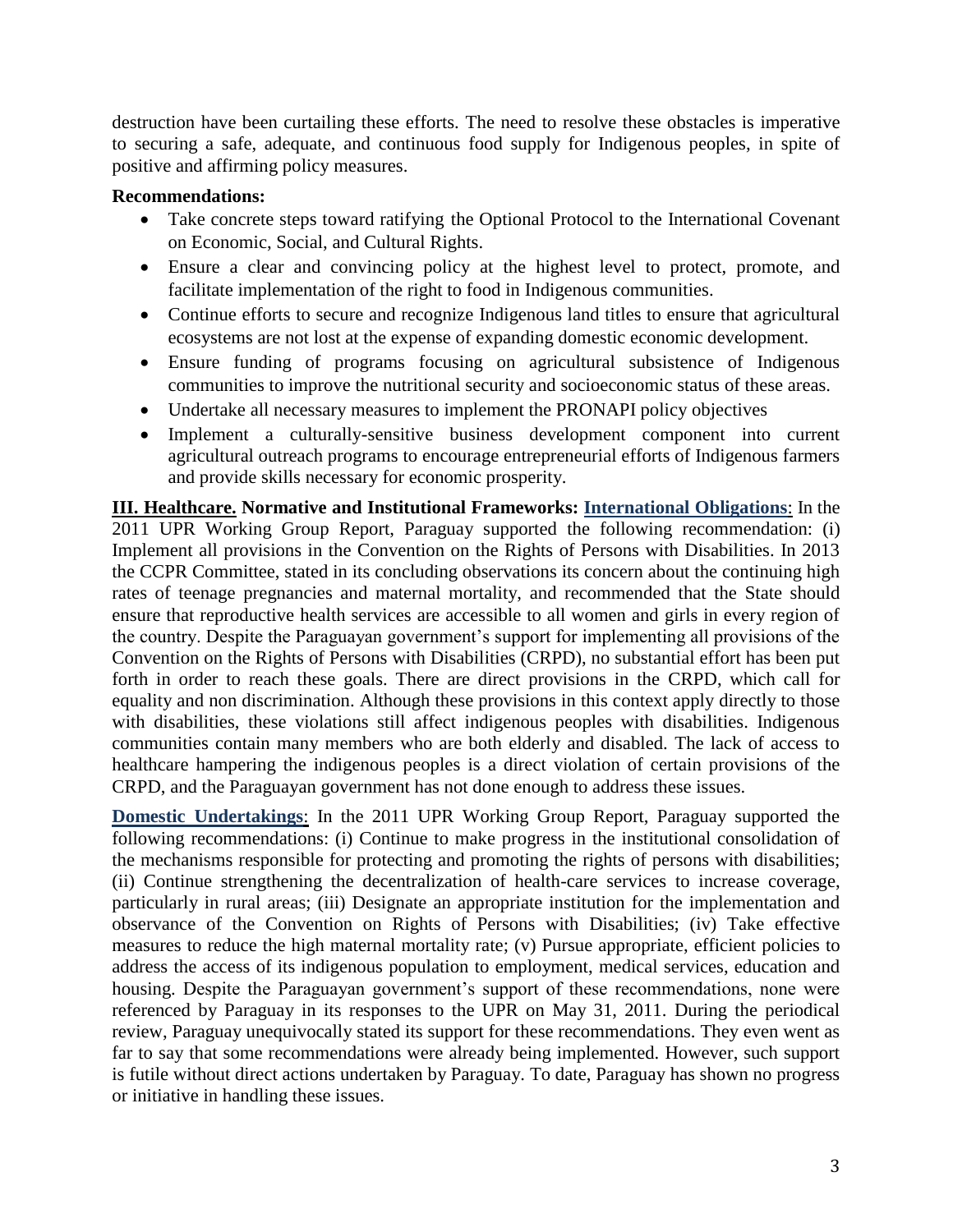**Human Rights on the Ground:** The poor and isolated conditions in which rural and indigenous communities, such as Sawhoyamaxa men and women, live create an urgent and pressing need for access to healthcare. However, access to healthcare remains very limited for the indigenous peoples of Paraguay. Despite the Paraguayan government insisting that access to healthcare is a viable option for all indigenous peoples, that is simply not the case on the ground. Several communities exist without any doctors present at the community or lack a clinic. In fact, any access to healthcare requires the Sawhoyamaxa people to travel to the closest major city of Concepcion, almost 150 kilometers away. This trip is simply not feasible for emergency medical needs. There are other communities who are completely surrounded by private land and not authorized to use the roads leading out of their land. These communities must cross a river, due to the lack of access to roads, just to reach the city where they can receive health care. This trek requires several hours to complete, leaving those with urgent medical needs without an avenue for help. As recently as November 2014, 87.8% of indigenous peoples had no access to health services; this means that almost 9 in 10 indigenous persons have no access to health care. The government's contention that it is in the process of implementing measures to better provide women with better medical care related to miscarriages and abortions is also false. The limited access to health care in the indigenous communities makes it nearly impossible for indigenous women to receive the help that the government says it is providing. These circumstances have created a dire, and often fatal, healthcare problem for the indigenous peoples of Paraguay.

### **Recommendations:**

- Take real steps towards implementation of the recommendations that Paraguay has supported about healthcare.
- Guarantee access to doctors and clinics.
- Ensure the supply of medications within the indigenous communities in order to allow them to self-treat smaller illnesses.
- Implement measures to regularly compile health statistics for indigenous communities in order to identify health care needs.

**IV. Land Security. Normative and Institutional Frameworks: International Obligations**: In the 2011 UPR Working Group Report, Paraguay supported the following recommendations: (i) Take measures in order to ensure the compliance with the ILO Convention No. 169 and the Declaration on the Rights of Indigenous Peoples, including the recognition of the right to land and natural resources of all indigenous peoples in Paraguay; (ii) Fully implement the rulings of the Inter-American Court of Human Rights relating to the Yakya Axa and Sawhoyamaxa communities, rendered in 2005 and 2006 respectively, which stipulate, particularly, that the lands claimed by these two communities must be restored to them. To date, the government has not effectively implemented or fulfilled the judgments of the Inter-American Court of Human Rights for the indigenous communities of Yakye Axa, Sawhoyamaxa and Xamok Kasek.

**Domestic Undertakings**: In the 2011 UPR Working Group Report, Paraguay supported the following recommendations: (i) Redouble efforts to resolve the problem of indigenous lands and prioritize support for the National Indigenous Institute; (ii) Strengthen its efforts for the protection of the rights of the indigenous population; (iii) Create a specific national mechanism to address any complaint by the indigenous population in relation to the use of its traditional land, and ensuring the participation of indigenous groups and their representatives; (iv) Establish an effective mechanism to address the claims of indigenous people to their traditional lands, with the appropriate participation of indigenous groups, and that resulting decisions are implemented;